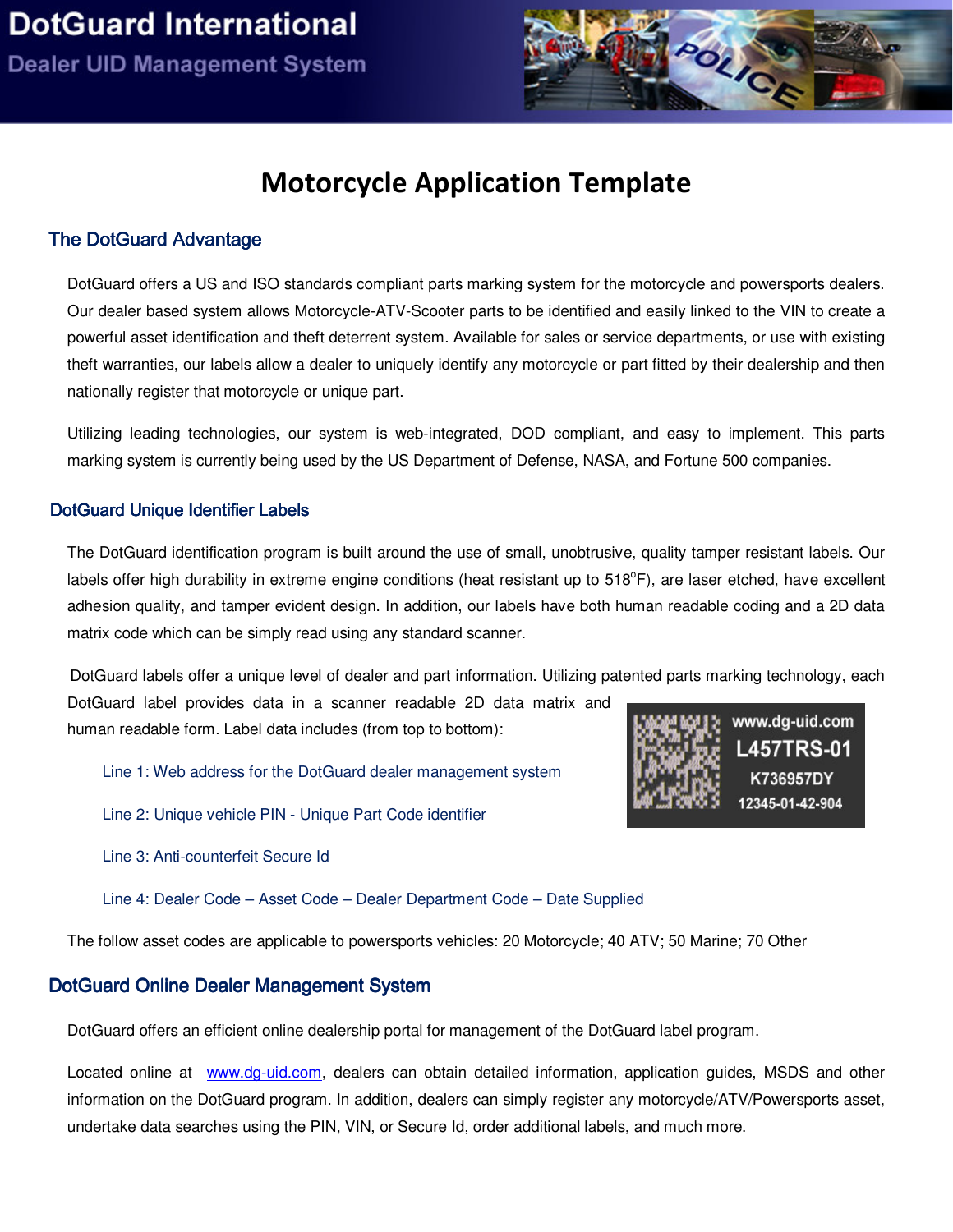## **Applying DotGuard Labels**

DotGuard labels are customized for the dealer based upon information and characteristics pre-ordered by the dealer. Depending on the type of substrate requested, DotGuard labels will arrive pre-coded for each vehicle either in roll format (for standard substrate labels) or sheet format (for premium substrate labels) and ready for immediate application to any vehicle. A Window decal is also provided for application to the windshield.

To apply DotGuard labels, simply ensure parts are clean, then peel and stick labels to key parts of the motorcycle. Labels are designed to be placed in non-visible parts of the asset.

Dealer personnel are recommended to place labels on the motorcycle based on the following Part-Code format. This step will ensure that parts marked with labels will automatically link with part coding pre-established in the DotGuard online National Database.

Part Code – 01 Registration plate (place adjacent)

Part Code – 02 Engine

Part Code – 03 Frame

- Part Code 04 Swingarm
- Part Code 05 Under Seat
- Part Code 06 Fork
- Part Code 07 Under Gas tank
- Part Code 08 Headlight Housing (rear or under)
- Part Code 09 Fender
- Part Code 10 Exhaust System





Final Step – apply DotGuard warning decal to windshield.

Where a dealer has ordered more than the basic 10-label pack, then labels may be fitted at dealers discretion to other key engine and motorcycle parts or accessories fitted. Any part marked may be individually registered if required using the DotGuard National Registration system.

Like any adhesive based product, DotGuard labels will cure and increase adhesion strength over time. However, to ensure maximum adhesion, the surface onto which labels are applied should be flat, clean and free of oil, grease or silicon-based residues. If required simply wipe parts with Prepsol, TriClean, or brake cleaner prior to application.

Failure to ensure clean parts may limit adhesion strength of labels.